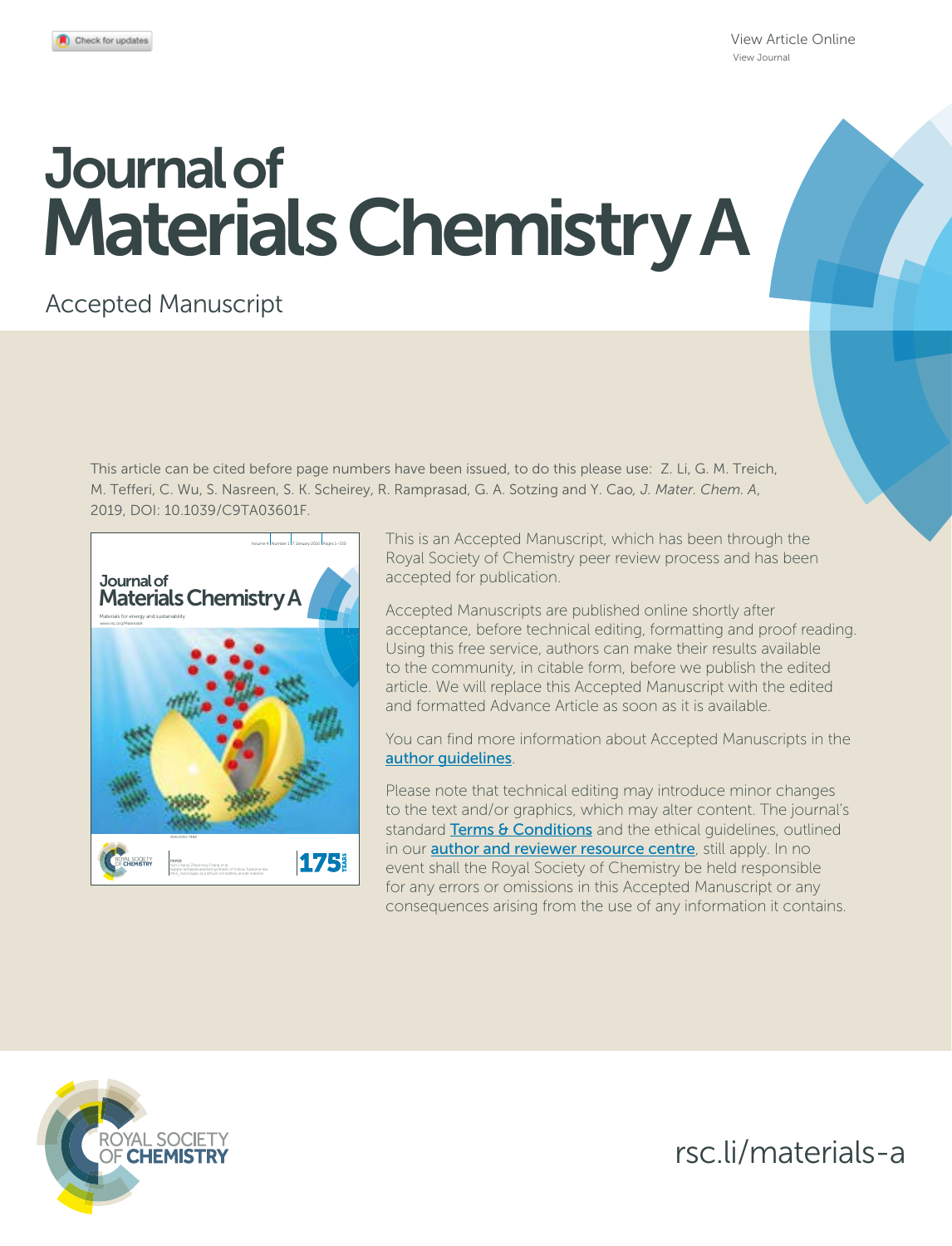## **Table of content**



Dielectric constant of polymers was increased by combining flexible segments and rigid polar segments in the polymer backbone.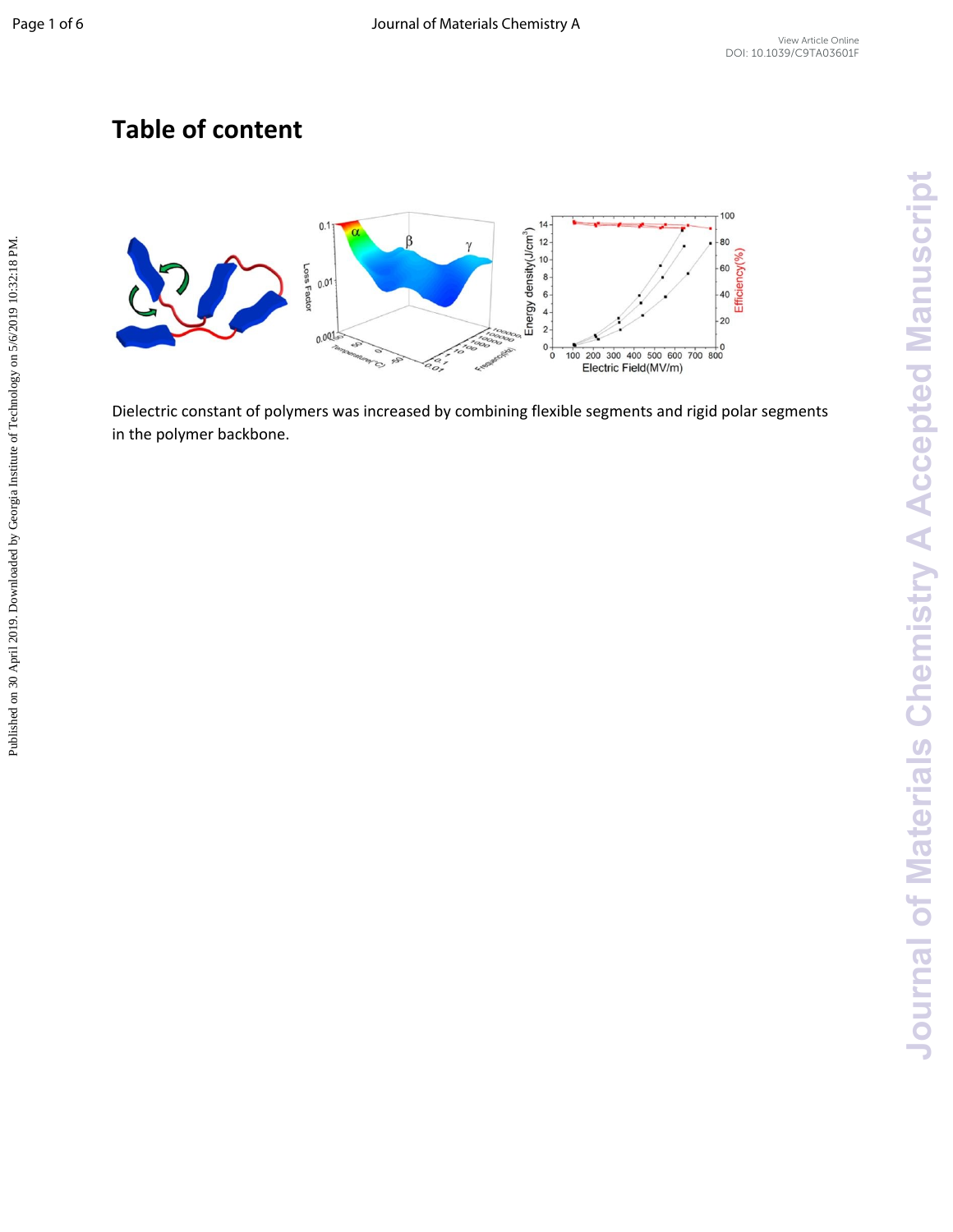## **High Energy Density and High Efficiency All-Organic Polymers with Enhanced Dipolar Polarization**

Zongze Lia,b, Gregory M. Treich<sup>c</sup>, Mattewos Tefferia,b, Chao Wub, Shamima Nasreen<sup>c</sup>, Sydney K. Scheirey<sup>c</sup>, Rampi Ramprasad<sup>d</sup>, Gregory A. Sotzing<sup>c</sup>, and Yang Cao<sup>a,b\*</sup>

Received 00th January 20xx, Accepted 00th January 20xx

DOI: 10.1039/x0xx00000x

**Advanced polymers with high energy density and high efficiency are urgently needed in pulse power capacitor applications. Here, we present a practical design approach towards all-organic polymers with high energy density and high efficiency by enhancing dipolar polarization from the molecular level. Flexible segments were introduced into the backbones of rigid polar aromatic polymers to increase the flexibility of dipoles. Dielectric spectroscopy measurement on designed polymers revealed multiple strong sub-glass transition (sub-Tg) relaxation peaks with low activation energies, which indicated the enhanced movement freedom of dipoles below the glass transition temperature. As a result, dielectric constants were increased up to 46% when compared with their base polymers and D-E loop measurement showed that all these designed polymers had high energy densities above 11 J/cm<sup>3</sup> with efficiency above 90%. These results unveiled a novel approach towards high dielectric constant organic polymers for electrical energy storage.**

Polymer film capacitors are widely used as electrical energy storage devices for pulse power supply and power conditioning applications.1-4 Polymer capacitors have advantages of high voltage scalability, low loss, fast discharging speed and graceful failure mode when compared with ceramic capacitors, supercapacitors or pseudocapacitors.<sup>5</sup> Biaxially oriented polypropylene (BOPP), predominant in commercial polymer film capacitors, has a high breakdown strength (>730 MV/m) with very high efficiency (>94%). However, its low dielectric constant (k=2.2) results in a limited energy density (~5J/cm<sup>3</sup>).<sup>6</sup>

Further development in advanced electrical devices to meet future needs calls for new polymers with high energy density as well as high efficiency to replace BOPP.<sup>7</sup>

From the energy density (U) equation  $U=0.5\varepsilon_0\varepsilon_r E^2$  for linear dielectrics, we can see that the energy density can be enhanced by increasing dielectric constant  $(\varepsilon_r)$  or breakdown strength (E). Currently, the highest breakdown strength for all-organic polymers is ~1GV/m, with limited room for further improvement. Therefore, increasing the dielectric constant appears to be a more practical approach. Intensive research has been carried out towards miniaturized polymer film capacitors with high k polymers.<sup>8</sup> A straightforward solution was to introduce high dielectric constant inorganic fillers into the polymer matrix by materials engineering. Materials including polymer blends,<sup>9</sup> nanolaminates,<sup>10</sup> nanocomposites<sup>11, 12</sup> and nanocoating,<sup>13</sup> etc have been demonstrated with high dielectric constant. However, until now, no such polymers have been used in capacitors due to fundamental limitations. Inorganic fillers could lead to low efficiency because of mismatching between the filler and polymer matrix. The existence of the interface was a potential threat for long-term reliability and made large-scale film fabrication challenging.<sup>14</sup> COMMUNICATION<br>
Enhanced Dipolar Polarista and High Efficiency All-Organic Polymers with<br>
Enhanced Dipolar Polarista in the High Efficiency All-Organic Polymers with<br>
Enhanced Dipolar Polarista in the High Efficiency All-O

Thus, it is highly imperative to synthesize polymers with high dielectric constant and low loss over a broad range of frequency and temperature.<sup>15</sup> There are mainly four types of polarization that can contribute to the dielectric constant: electronic, ionic, dipolar (orientational), and interfacial polarization. <sup>16</sup> Interfacial polarization is not desired for capacitor applications because it comes with huge dielectric  $loss.<sup>17</sup>$  Electronic and ionic polarization occur at very high frequencies  $(>10^{11}$ Hz) with almost no loss penalty and are therefore preferred sources of polarization for energy storage purposes. Rational co-designs of high energy density polymers by utilizing electronic and ionic polarization have identified several polar aromatic and organometallic polymers with high dielectric constant.<sup>18</sup> However, that study also indicated an inverse relationship between the band gap and electronic polarization. In order to maintain a high enough band gap (>4 eV) to support the

*a.Department of Electrical and Computer Engineering, University of Connecticut, 371 Fairfield Way, Storrs, Connecticut 06269, United States.*

*E-mail: yang.cao@uconn.edu*

*b.Electrical Insulation Research Center, Institute of Materials Science, University of Connecticut, 97 N Eagleville Rd, Storrs, CT 06269, United States*

*c. Polymer Program, Institute of Materials Science, University of Connecticut, 97 N Eagleville Rd, Storrs, CT 06269, United States*

*d.School of Materials Science and Engineering, Georgia Institute of Technology, 771 Ferst Drive, Atlanta, GA 30332, United States*

Electronic Supplementary Information (ESI) available: See DOI: 10.1039/x0xx00000x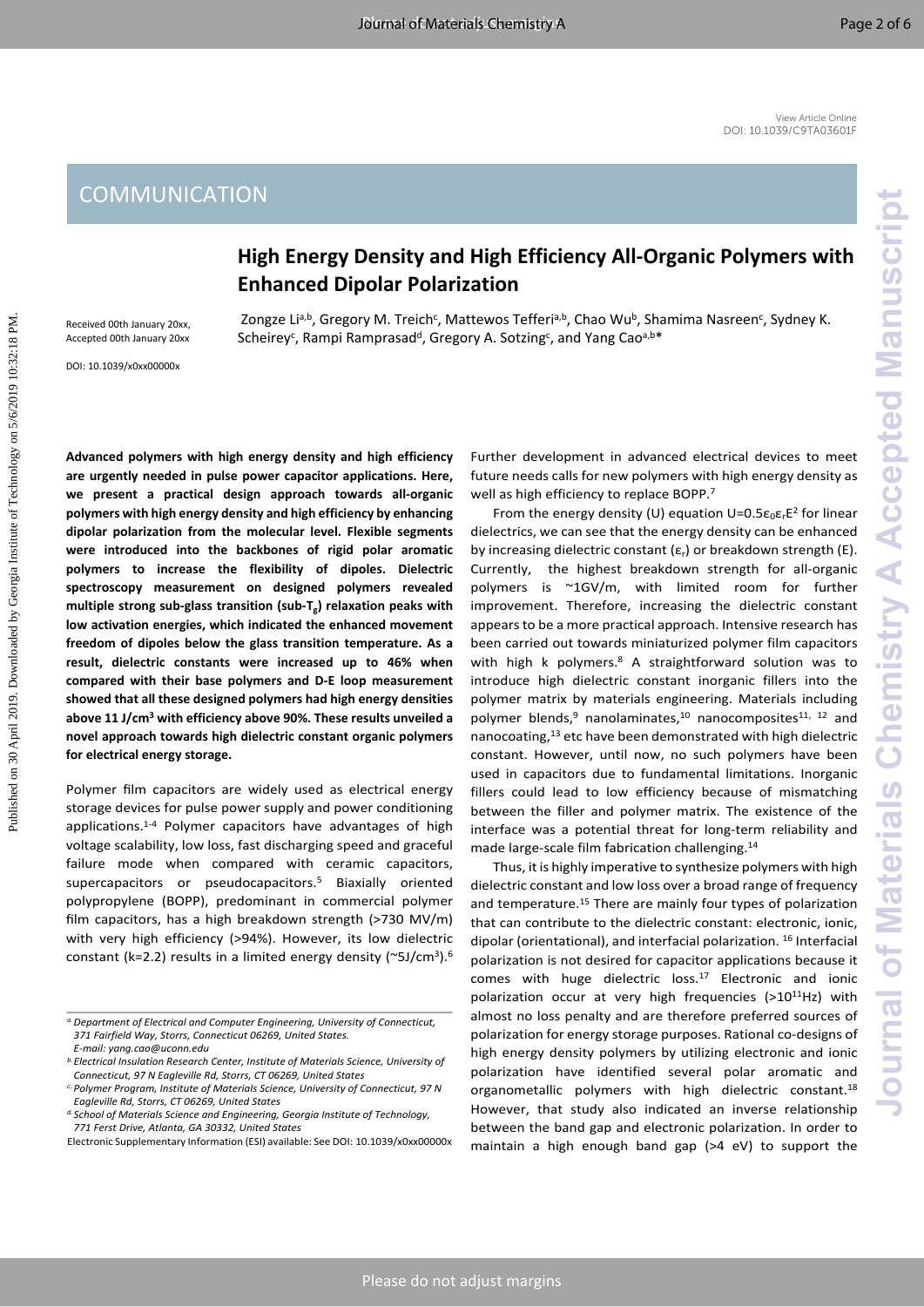#### **COMMUNICATION Journal Name**



**Scheme 1.** Polymerization reaction scheme of three designed polymers: PDTC-HK511, TDI-EDR148 and BTDA-HK25.

breakdown strength (and hence limited electronic polarization), new all-organic polymers with further enhanced ionic and/or dipolar polarization appear to be the most promising way to increase the dielectric constant beyond 4.<sup>19</sup>

Dipolar polarization, also known as orientational polarization, is an important mechanism that occurs at the frequency range of  $^{\sim}10^{8}$  Hz with a low dielectric loss. Increasing dipolar polarization can be achieved by utilizing relaxor ferroelectric based copolymers,<sup>20</sup> by introducing polar side groups into glassy polymers, $2^{1,22}$  or by modifying polymers known for high dielectric constant.<sup>23</sup> It is noteworthy that increasing dipolar polarization in organic polymers often leads to dramatic decreases in discharge efficiency due to multiple loss mechanisms. For example, ferroelectrics suffer from low efficiency because of intrinsic hysteresis loss. By and large, the aforementioned approaches encountered high loss due to

strong convoluted coupling between the dipolar orientations and global chain motions. Polymers with a discharge efficiency lower than 90% are generally not practical for capacitor applications because of potential thermal breakdown, regardless of high energy density or high dielectric constant. The main challenge here isto increase dipolar polarization while maintaining the low dielectric loss and other properties.

In this paper, we present a novel yet practical approach to design promising pure organic high k, low loss polymers by introducing flexible segments into backbones of polar aromatic polymers. Specifically, we showed that by introducing flexible ether-linkage segments into backbones of aromatic polyurea, polythiourea and polyimide, energy densities in these polymers were significantly improved as a result of enhanced dipolar polarization. The enhancement of dipolar polarization was realized via "secondary" processes c.a. pendant side groups or crank-shafting chain segments undergoing local, uncorrelated re-orientations.<sup>24, 25</sup> Furthermore, the aromatic rigid segments ensured sufficiently high glass transitions that decoupled these local re-orientations from primary chain relaxation. These rigid segments also "carved" out free volume to allow increased local re-orientational freedom of dipoles with reduced dipole constraints and thus supported a high discharge efficiency. Three designed polymers were synthesized by addition reactions and free-standing films were produced. A systematic comparative characterization of these novel polymers was given to study their polarization behavior and energy storage capability. Dielectric constants of 4.5-6.6 and loss factors below 0.02 were found on these polymers at room temperature. The dielectric constant showed an increase of >1.5 compared to that of the base polar aromatic polymers. Broadband dielectric spectroscopy revealed strong sub- $T_g$  relaxation peaks, which were related to multiple polarization processes of polar segments. The low activation energy for each relaxation process



**Figure 1.** The Broadband dielectric spectroscopy as a function of wide ranges of temperatures and frequencies. Measurement results of dielectric constant for a) PDTC-HK511, c) TDI-EDR148, e) BTDA-HK25, and loss factor for b) PDTC-HK511, d) TDI-EDR148 and f) BTDA-HK25.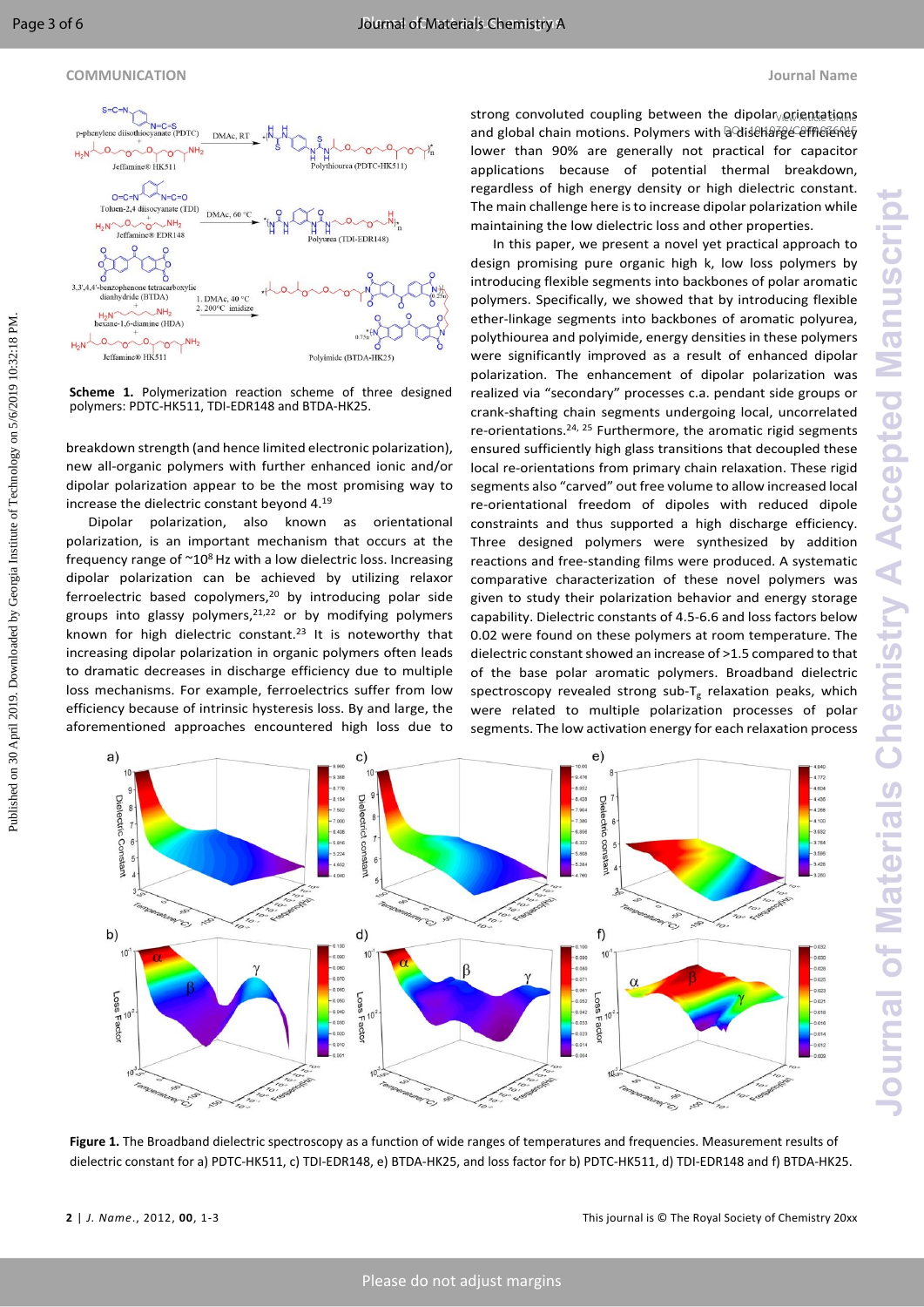#### **Journal Name COMMUNICATION**



**Figure 2.** a) The temperature dependence of loss peak maximum according to Arrhenius equation. b) Calculated activation energies for each sub- $T<sub>g</sub>$  relaxation process based on Arrhenius equation.

confirmed the ease of movement for dipoles. D-E loops measurement showed that these polymers achieved high energy density (>11 J/cm<sup>3</sup>) with efficiency higher than 90%. These values are outstanding among organic thin film polymers for capacitor applications. The results and findings presented here pave the way to further increase the energy density of allorganic polymers and explore new candidates for advanced capacitors.

Scheme 1 shows general reaction procedures for the synthesis of the three designed polymers. The first polymer in the polythiourea family named PDTC-HK511 was prepared through addition reactions of para-phenylene diisothiocyanate (PDTC) and Jeffamine HK511. The second polymer in the polyurea family named TDI-EDR148 was prepared through addition reactions of toluene-2, 4-diisocyanate (TDI) and Jeffamine EDR148. The third polymer from the polyimide family named BTDA-HK25 was prepared through addition reactions of 3,3′,4,4′-benzophenone tetracarboxylic dianhydride (BTDA), Jeffamine HK511 and hexane-1,6-diamine (HDA). It was a copolymer of BTDA-HK511 and BTDA-HDA, where the molar ratio of BTDA-HK511 is 25%. BTDA-HK25 was chosen for its balanced dielectric and thermal properties (see supporting information). Thin films were made with filtered polymer solution on a glass substrate using a film coater. As shown in Figure S1, the obtained polymer films were free-standing, 10– 15 µm thick, and transparent. All polymers were characterized by <sup>1</sup>H NMR and FTIR to confirm the products of reactions (Figure S2). Thermal properties were also fully characterized (Figure S3 & S4) and the results were summarized in Table S1. Fig. 1. The same of the same of the same of the same of the same of the same of the same of the same of the same of the same of the same of the same of the same of the same of the same of the same of the same of the same

The real and imaginary parts of the complex dielectric permittivity from broadband dielectric spectroscopy were shown in Figure 1. At room temperature, all three polymers showed high dielectric constants above 4.5 and low dielectric loss factors below 0.02 at 1 kHz. PDTC-HK511 was shown to have a dielectric constant of around 5.8 with a loss factor of 0.012. TDI-EDR148 showed the highest dielectric constant of 6.6 and a loss factor of 0.018. BTDA-HK25 showed the lowest loss

**Table 1.** The breakdown of dielectric constant into separate polarization processes.

|            | $\varepsilon$ <sub>electronic</sub> | $\varepsilon_{atomic}$ | $\varepsilon$ dipolar | $\varepsilon_{\text{total}}$ | Dipolar<br>enhancement <sup>[a]</sup> |
|------------|-------------------------------------|------------------------|-----------------------|------------------------------|---------------------------------------|
| PDTC-HK511 | 2.69                                | 1.35                   | 1.76                  | 5.80                         | 43.6%                                 |
| TDI-EDR148 | 2.58                                | 2.18                   | 1.84                  | 6.60                         | 38.7%                                 |
| BTDA-HK25  | 2.69                                | 0.57                   | 1.51                  | 4.77                         | 46.3%                                 |

factor of less than 0.01 and a dielectric constant of 4.5 (Figure S5).

Strong sub-T<sub>g</sub> relaxation loss peaks were observed from Figure 1b, d and f. The relaxation peak under high temperature relating to the glass transition is  $\alpha$  relaxation. The following relaxation peak is β relaxation which related to crankshaft movements in polymer chains.<sup>26</sup> The  $\gamma$  relaxation peak under low temperature and high frequency is a result of local fluctuations of dipole vectors within a polymer chain. These observed β and γ relaxation peaks indicated strong localized dipole movement as a function of applied field. The observed sub-T<sup>g</sup> relaxation, especially the γ process, showed a high characteristic frequency according to the loss peak. This fast response polarization process came with very small loss penalty for capacitors.

From Figure 1a, c and e, we can see that the dielectric constant increased following each relaxation process according to the Kramer-Kronig relation.<sup>27</sup> The dielectric constant measured under -130°C in each polymer was roughly the same as the manchine learning pridicted value on each base aromatic polymer without adding the flexible segments.<sup>28</sup> At such low temperature, dipolar polarization was "frozen" because of solid-state energy barrier and the measured dielectric constant was all from electronic and atomic polarization. The contribution of each polarization process was given in Table1 based on the refractive index measurement (see Supporting information page S7). Dipolar polarization processes helped these designed polymers to enhance their dielectric constants more than 38% with increases larger than 1.5. Thus, the resulting dielectric constant of these designed polymers was higher than most polymers within their own class. 29-31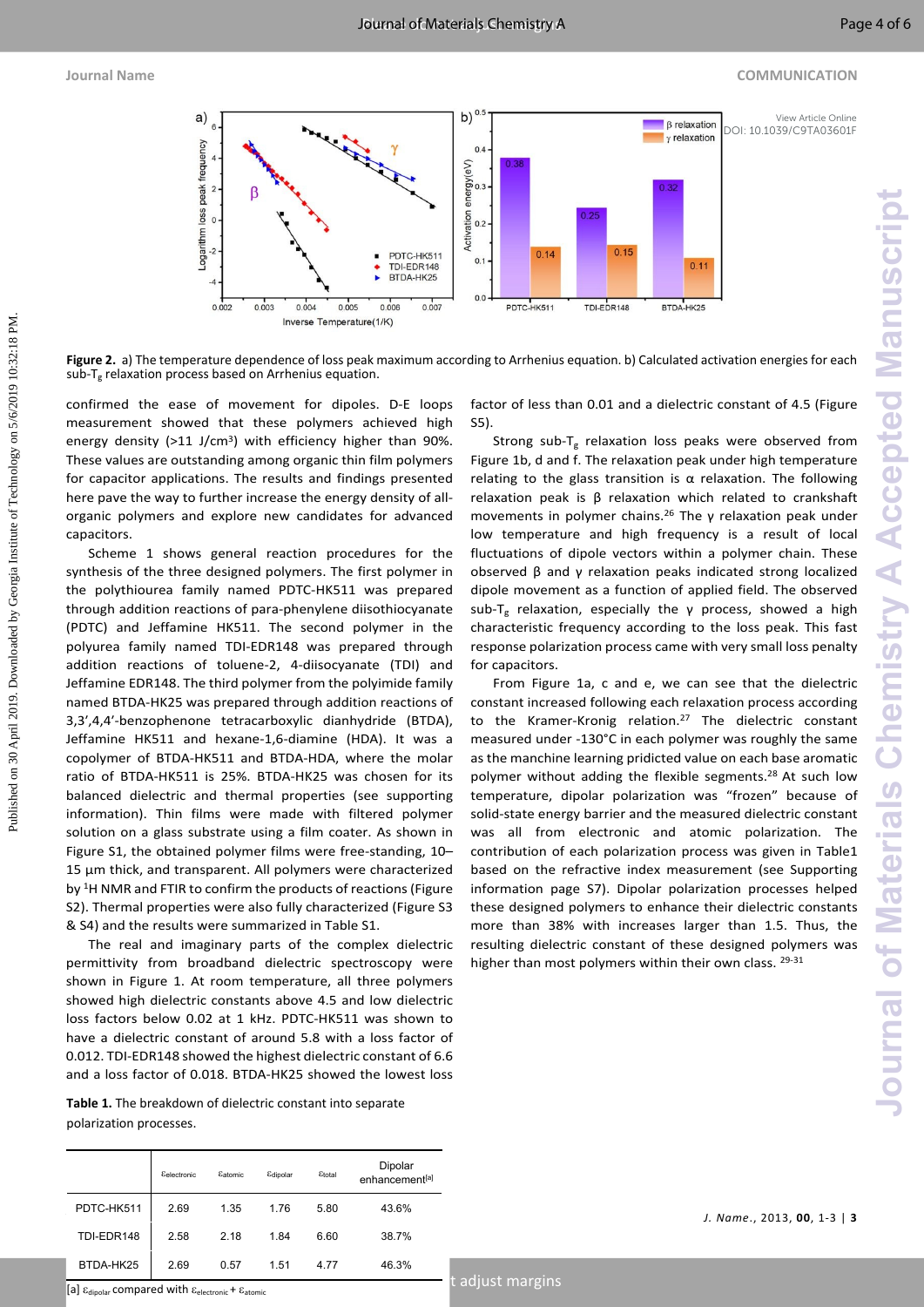#### **COMMUNICATION Journal Name**



Figure 3. High electric field D-E loop results. a) D-E loops for PDTC-HK511 and b) corresponding total energy density and efficiency. c) D-E loops for TDI-EDR148 and d) corresponding total energy density and efficiency. e) D-E loops for BTDA-HK25 and f) corresponding total energy density and efficiency.

To shine more light on the corelation between the designed polymer structure and the dielectric polarization behavior, activation energy of each relaxation process was extracted by using the Havriliak and Negami (HN) model as an indicator of the dipole rotation energy barrier. <sup>32, 33</sup> According to the model, peak frequency at each temperature point will follow the Arrhenius-type temperature dependence. The scaling behavior predicted by the Arrhenius equation with log(f) vs. 1/T will yield a straight line with a slope that is proportional to the activation energy. Figure 2a showed the peak frequency vs the reverse temperature plots according to the Arrhenius equation for all three polymers based on the dielectric spectroscopy measurement. Each data point corresponded to a relaxation peak frequency and fell into separate regions for β and γ relaxation. Each relaxation process followed a unique straight line, indicating Arrhenius type of distribution. Linear curve fitting was performed, and the resulting activation energies of all sub-T<sub>g</sub> relaxation processes were summarized in Figure 2b. The activation energies for β relaxation were 0.38 eV, 0.25 eV and 0.32 eV for PDTC-HK511, TDI-EDR148 and BTDA-HK25, respectively. The activation energies for γ relaxation were 0.14 eV 0.15 eV and 0.11 eV, respectively. Activation energies for both β and γ relaxation processes were similar in these polymers, indicating similar polarization behaviors. These activation energies were considered to be relatively low when compared with polypropylene, which had a value of 1.21 eV for β relaxation<sup>[16]</sup> and a value of 0.48 eV for  $γ$  relaxation.<sup>34</sup>

The low activation energy of each relaxation process indicated the movement freedom of those dipoles under the external field. Those starting aromatic polar polymers had relatively high dielectric constants stemming from electronic

and ionic polarization, however, their rigid structures with limited movement freedom lead to weak dipolar polarization as dipoles could not rotate freely. The flexible segments added to the backbone gave the polymer chain extra flexibility for the local segments movement. These polar groups with orientation freedom were polarized following the external field and contributed to the overall dielectric constant. With the combination of rigid and flexible segments, free volume was created in the polymer and constraints on dipoles were reduced. Thus, this rotational freedom also contributed to the low dielectric loss factor.

The electrical energy storage capability of these polymers was studied under high field with unipolar D-E loop measurements and the results are summarized in Figure 3. High dielectric constants, high energy densities and high efficiencies were observed on all designed polymers. The apparent dielectric constant could be estimated from the slope of the charging loops and the value of 5.5 for PDTC-HK511, 6.4 for TDI-EDR148 and 4.5 for BTDA-HK25 agreed well with the dielectric measurement results in Figure 1. All three polymers showed narrow D-E loops, and breakdown strengths up to 780 MV/m was achieved. These high breakdown strengths came from the selected rigid aromatic segments with large band gap and the high dielectric constant could be attributed to the enhanced dipolar polarization.

The energy density and efficiency were calculated from the D-E loop results. The energy density obviously increased with the applied electric field and the efficiency decreased with the applied field as a result of conduction and other loss mechanisms. The maximum energy densities were 11 J/cm<sup>3</sup>, 13 J/cm<sup>3</sup>, and 12 J/cm<sup>3</sup> for PDTC-HK511, TDI-EDR148, and BTDA-